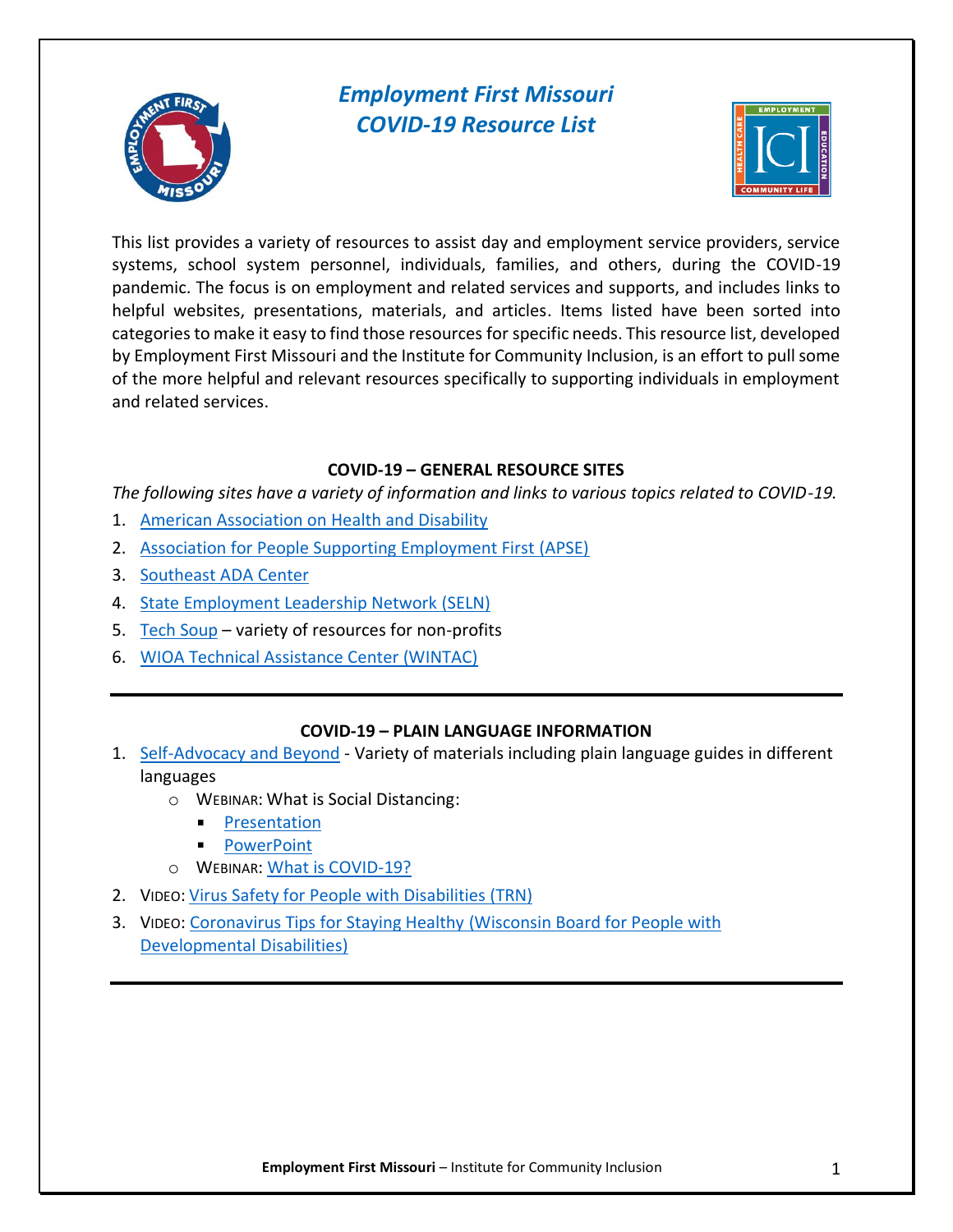### **MISSOURI SPECIFIC RESOURCES – COVID-19**

- 1. [Missouri Department of Mental Health, Division of Developmental](https://dmh.mo.gov/dev-disabilities/covid-19-information)  Disabilities – [COVID-19 Information](https://dmh.mo.gov/dev-disabilities/covid-19-information)
- 2. [Missouri Developmental Disabilities Council](https://moddcouncil.org/)
- 3. [Missouri Vocational Rehabilitation](https://dese.mo.gov/adult-learning-rehabilitation-services/vocational-rehabilitation)
- 4. [Missouri Unemployment Information](https://labor.mo.gov/unemployed-workers)
- 5. [Missouri Assistive Technology Project](https://at.mo.gov/)



#### **EMPLOYMENT AND TRANSITION SERVICES: MATERIALS AND RESOURCES**



### **Employment Curriculums and Materials For Adults and Youth**

*The following are a variety of materials available online that can be used with adults and youth, as part of employment preparation and services. The materials specifically for youth have information they may also be useful for adults.* 

- 1. [Explore Work Curriculum](https://www.employmentfirstfl.org/explore-work/) (Florida Developmental Disabilities Council)
- 2. Materials from Project STIR in Ohio: a) [General site](https://osdaohio.org/project-stir/) b) [Leadership Training](https://ohioemploymentfirst.org/view.php?nav_id=126) c) Road to Work [Manual](https://osdaohio.org/wp-content/uploads/2017/06/Road-to-Work-FINAL.pdf)
- 3. [SCILS Group](http://scilsgroup.org/resources/individuals/) Materials Wide variety of materials on self-advocacy with support from the California developmental disability council. Materials specific to employment include
	- o VIDEOS: a) [Everybody Can Work;](http://brcenter.org/lib/EverybodyWork.php) b[\) Work is for All](https://www.youtube.com/watch?v=N8namLnTQ2M&list=PLqDzY5Rmje_VkclS9XSQyY6gWgX6gWfxZ&index=2)
	- o BOOKLETS: a[\) My Choice, My Future](/Users/david.hoff/Dropbox/Covid%2019%20Information/My%20Choice,%20My%20Future) b[\) How I Want to Spend My Time](http://brcenter.org/lib/SpendTime.php)
- 4. [Work Resource Kit](https://www.workresourcekit.com/)
- 5. [Youthhood](http://www.youthhood.org/)
- 6. INFORMATION BRIEF: [Start with Me: A Guide to Person-Centered Planning For Job Seekers](https://www.communityinclusion.org/pdf/to14.pdf) (Institute for Community Inclusion)
- 7. VIDEO: Explore [Prepare -](http://www.exploreprepareact.org/) Act (Work Without Limits, Massachusetts)

### **Online Employment Exploration**

*The following sites have a variety of videos and other resources that can be used to explore various jobs and occupations.*

- 1. [Able Eyes Virtual Employer Tours](https://www.ableeyes.org/360-virtual-tours)
- 2. [AG Explorer](https://agexplorer.com/virtual-field-trip)
- 3. [CareerOneStop Virtual Career Tours](https://www.careeronestop.org/Videos/CareerVideos/career-videos.aspx)
- 4. [Find the Pathway](https://www.findthepathway.com/)
- 5. [ONET Interest Profiler with Career Videos to Supplement](http://www.vocfit.com/video-library.html)
- 6. [The Career Index](https://about.thecareerindex.com/)
- 7. [Virtual Job Shadow](https://www.virtualjobshadow.com/career-exploration/)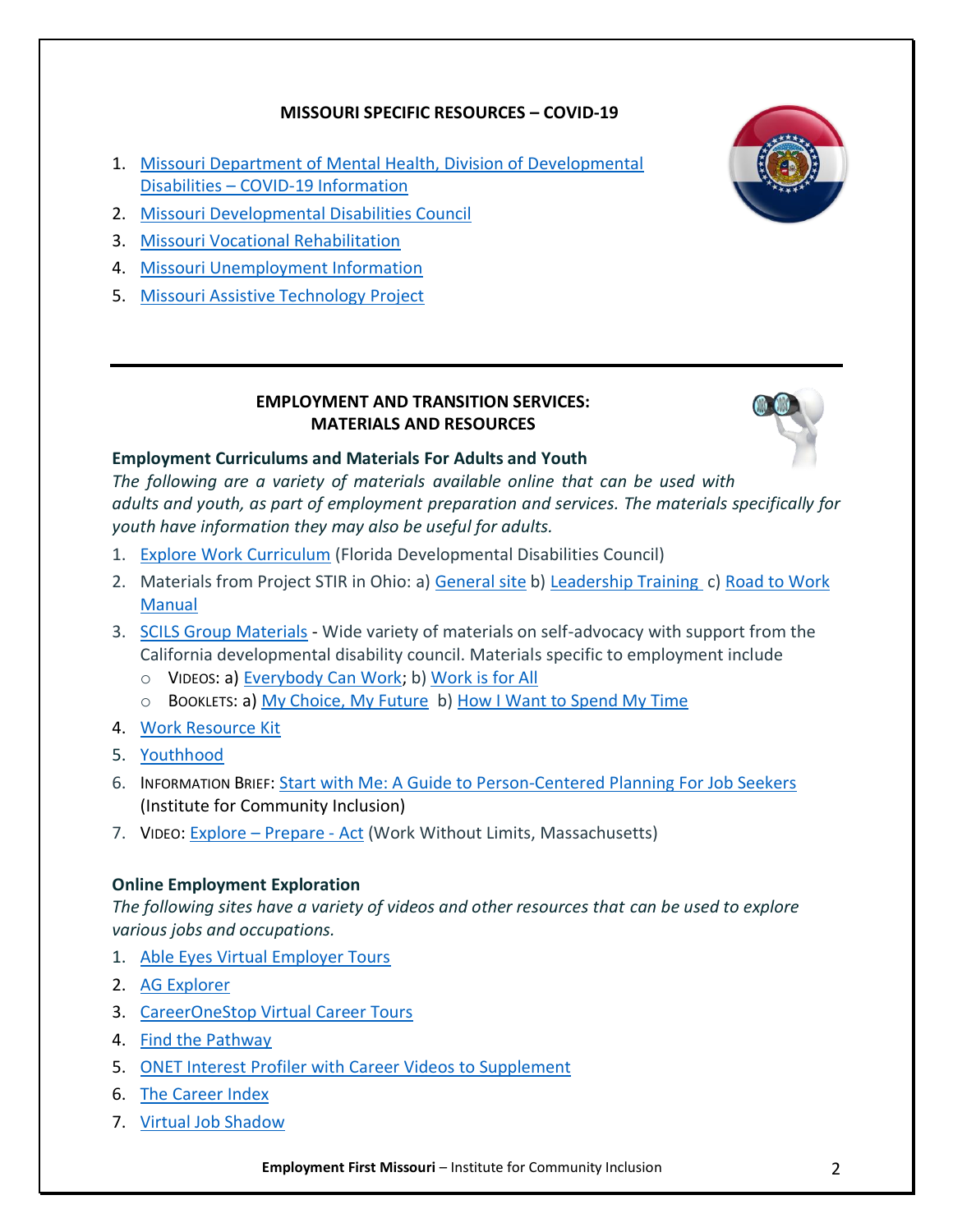#### **Transition and Educator Resources**

- 1. [Designing an Accessible Online Course](https://exploreaccess.org/accessible-online-course/) (Explore Access)
- 2. National Technical Assistance Center on Transition (NTACT)
	- o [Transition Resources During COVID-19 Outbreak](https://transitionta.org/covid19)
	- o [NTACT Webinars](https://www.transitionta.org/events-details)
- 3. [Pre-ETS Resources Facebook Group](https://www.facebook.com/groups/611914389398224/) for delivering Pre-Employment Transition Services during COVID-19
- 4. [Resources for Educators & Families Adjusting to Online and At-Home Learning](https://thinkcollege.net/think-college-news/resources-for-educators-families-adjusting-to-online-and-at-home-learning) (ThinkCollege)

### **Providing Services and Supports Remotely**

- 1. WEBINAR: [Strategies for Providing Remote Employment Supports \(](https://register.gotowebinar.com/recording/viewRecording/7514998554284736268/7728092704016527106/david.hoff@umb.edu?registrantKey=4066373736696567565&type=ATTENDEEEMAILRECORDINGLINK)APSE)
- 2. [Resources for Distance Service Delivery \(Workforce Innovation Technical Assistance Center\)](http://www.wintac.org/content/resources-distance-service-delivery)
- 3. [Conducting Discovery Virtually \(](https://www.griffinhammis.com/wp-content/uploads/2020/04/GHA-Virtual-CE-Discovery-Service-Delivery-Guidance.pdf)Griffin-Hammis Associates)
- 4. PRESENTATION: [Using technology and apps for person-centered planning and transition](http://www.colemaninstitute.org/wp-content/uploads/2017/02/ArcWestchester_Presentation.pdf)  [supports \(](http://www.colemaninstitute.org/wp-content/uploads/2017/02/ArcWestchester_Presentation.pdf)Arc of Winchester)
- 5. HANDOUT: [Working with Support Staff During COVID-19](https://selfadvocacyinfo.org/resource/plain-language-tips-for-working-with-support-staff-during-covid-19-march-30-2020/) (Green Mountain Self-Advocates) Information for people with disabilities

### **Healthy Mind, Body, Spirit Activities**

- 1. [Keeping Connected While Staying Apart](http://www.tucollaborative.org/keeping-connected-while-staying-apart/?fbclid=IwAR2BmZqC8URMQoKYWCSjSYTt6pkkfiAHP0u3Hhnv46ZUzh_H2SYpZojpur8) (Temple Collaborative on Community Inclusion)
- 2. [14 Best Sites for Taking Online Classes That'll Boost Your Skills and Get You Ahead](https://www.themuse.com/advice/14-best-sites-for-taking-online-classes-thatll-boost-your-skills-and-get-you-ahead) (The Muse)

### **Employer and Accommodation Information Specific to COVID-19**

- 1. [Job Accommodation Network](https://askjan.org/topics/COVID-19.cfm)
- 2. [Information from the Equal Employment Opportunity Commission](https://www.eeoc.gov/eeoc/newsroom/release/3-27-20a.cfm)

### **STAFF RESOURCES**

#### **Direct Support Professional Resources for Dealing with COVID-19**

1. [COVID-19 Toolkit for DSPs](https://nadsp.org/covid-19resources/) (National Association of Direct Support Professionals)

### **Staff Training Resources on Employment**

*Staff and organizations may find this is a good time to expand staff skills and competencies. The following are a variety of resources that have online training available, either live or recorded. Many of these trainings and resources are offered at no cost.*

1. [Relias](https://www.relias.com/) (available to Missouri DD providers at no charge)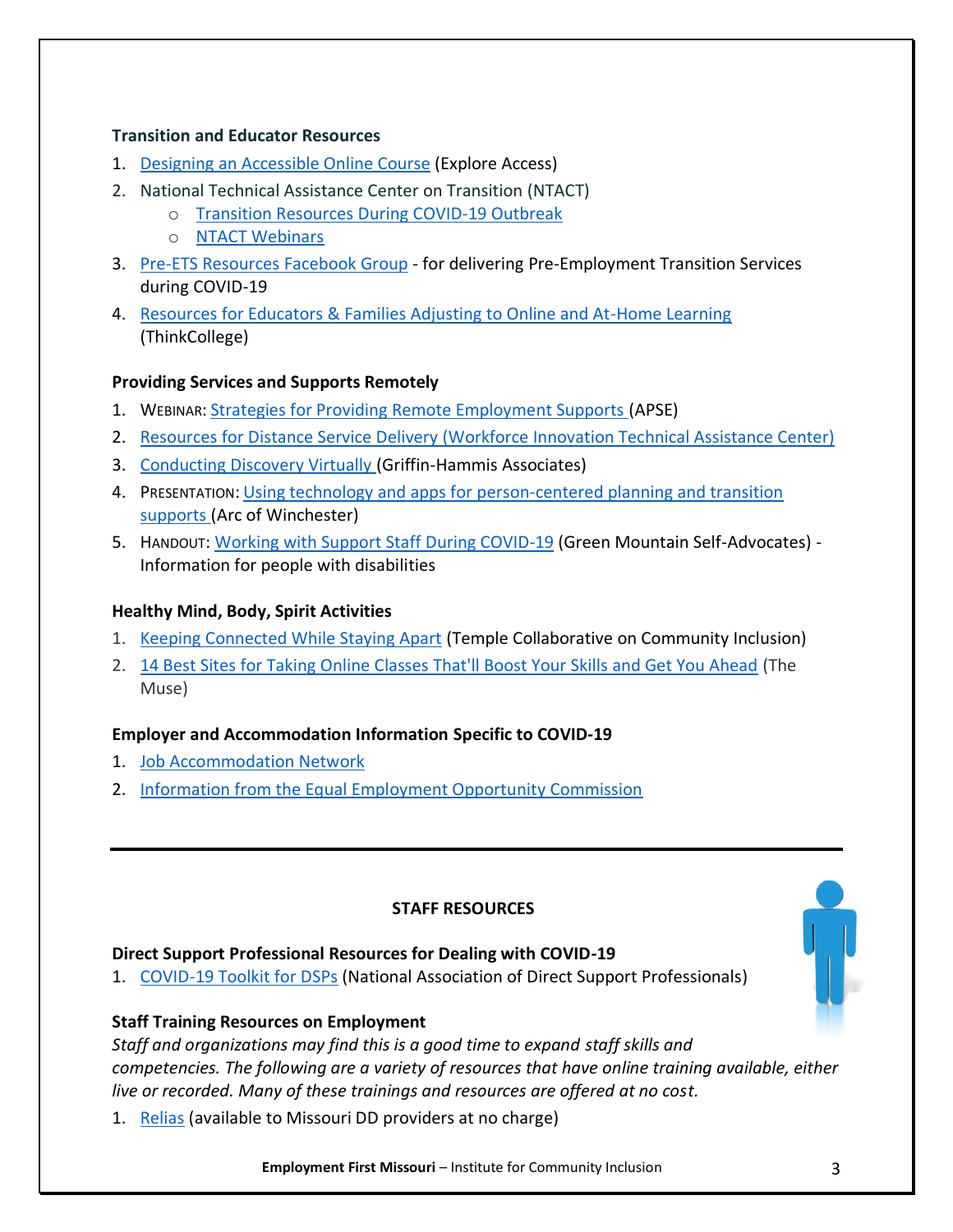- 2. [Employment First Missouri](https://employmentfirstmo.org/) Employment First Missouri staff are available to provide live trainings to DD service providers at no charge
- 3. Institute for Community Inclusion: In addition to the offerings via Employment First Missouri, ICI has training and resources available via its [main website,](https://www.communityinclusion.org/) as well as [ThinkWork](https://www.thinkwork.org/) and other ICI initiatives, including live and archived webinars.
- 4. AbilityNet [Technology and Disability](https://abilitynet.org.uk/news-blogs/abilitynet-live-free-events-about-technology-and-disability)
- 5. [APSE](https://apse.org/get-educated-online/online-learning/webinars/)
- 6. [College of Employment Services](https://www.directcourseonline.com/employment-services/)
- 7. [Griffin-Hammis Associates](https://www.griffinhammis.com/webinar-registration/)
- 8. [Job Accommodation Network](/Users/david.hoff/Dropbox/Covid%2019%20Information/•%09https:/askjan.org/events/Trainings.cfm)
- 9. [Training Resource Network](https://www.trn-store.com/)
- 10. [US Department of Labor, Office of Disability Employment Policy](https://www.dol.gov/odep) Click on Topics tab to find resources on Customized Employment, Employment First, Accommodations, and many other subjects.
- 11. [Virginia Commonwealth University](https://vcurrtc.org/training/courses.cfm)

## **BENEFITS AND FINANCES**

*The following are resources that can assist with the economic impact of COVID-19, management of public benefits, and government assistance.*

## Internal Revenue Service

- 1. [Economic Impact Payments](https://www.irs.gov/coronavirus/economic-impact-payments)
- 2. [Economic Impact Payments What You Need to Know](https://www.irs.gov/newsroom/economic-impact-payments-what-you-need-to-know)
- 3. For Non-Filers of Taxes [Site to Enter Payment Information](https://www.irs.gov/coronavirus/non-filers-enter-payment-info-here)

## Social Security Administration

- 1. [Social Security and COVID-19](https://www.ssa.gov/coronavirus/)
- 2. [Social Security Administration Blog](https://blog.ssa.gov/)

## National Disability Institute

- 1. [Financial Resilience Resources](https://www.nationaldisabilityinstitute.org/financial-resilience-center/resources/)
- 2. ARTICLE: [Center for Disability-Inclusive Community Development \(CDICD\) -](https://www.nationaldisabilityinstitute.org/wp-content/uploads/2020/03/financial-resiliency-tips.pdf) Promoting [Financial Health and Resiliency for People with Disabilities and Their Families During the](https://www.nationaldisabilityinstitute.org/wp-content/uploads/2020/03/financial-resiliency-tips.pdf)  [COVID-19 Pandemic](https://www.nationaldisabilityinstitute.org/wp-content/uploads/2020/03/financial-resiliency-tips.pdf)
- 3. ARTICLE: Impact on the Disability Community [Coronavirus Aid, Relief and Economic Security](https://www.nationaldisabilityinstitute.org/wp-content/uploads/2020/03/cares-act-and-the-disability-community.pdf)  [\(CARES\) Act and Family First Response Act](https://www.nationaldisabilityinstitute.org/wp-content/uploads/2020/03/cares-act-and-the-disability-community.pdf)

## Yag Ten Institute on Employment and Disability, Cornell University

- 1. HANDOUT: COVID-19 and Social Insurance and Benefit Programs
	- o [English](/Users/david.hoff/Dropbox/Covid%2019%20Information/o%09https:/www.yti.cornell.edu/images/COVID-19-Benefits.pdf)
	- o [Spanish](https://www.yti.cornell.edu/images/COVID-19-Beneficios.pdf)
- 2. WEBINAR: COVID-19, Public Benefits, and the Care Act

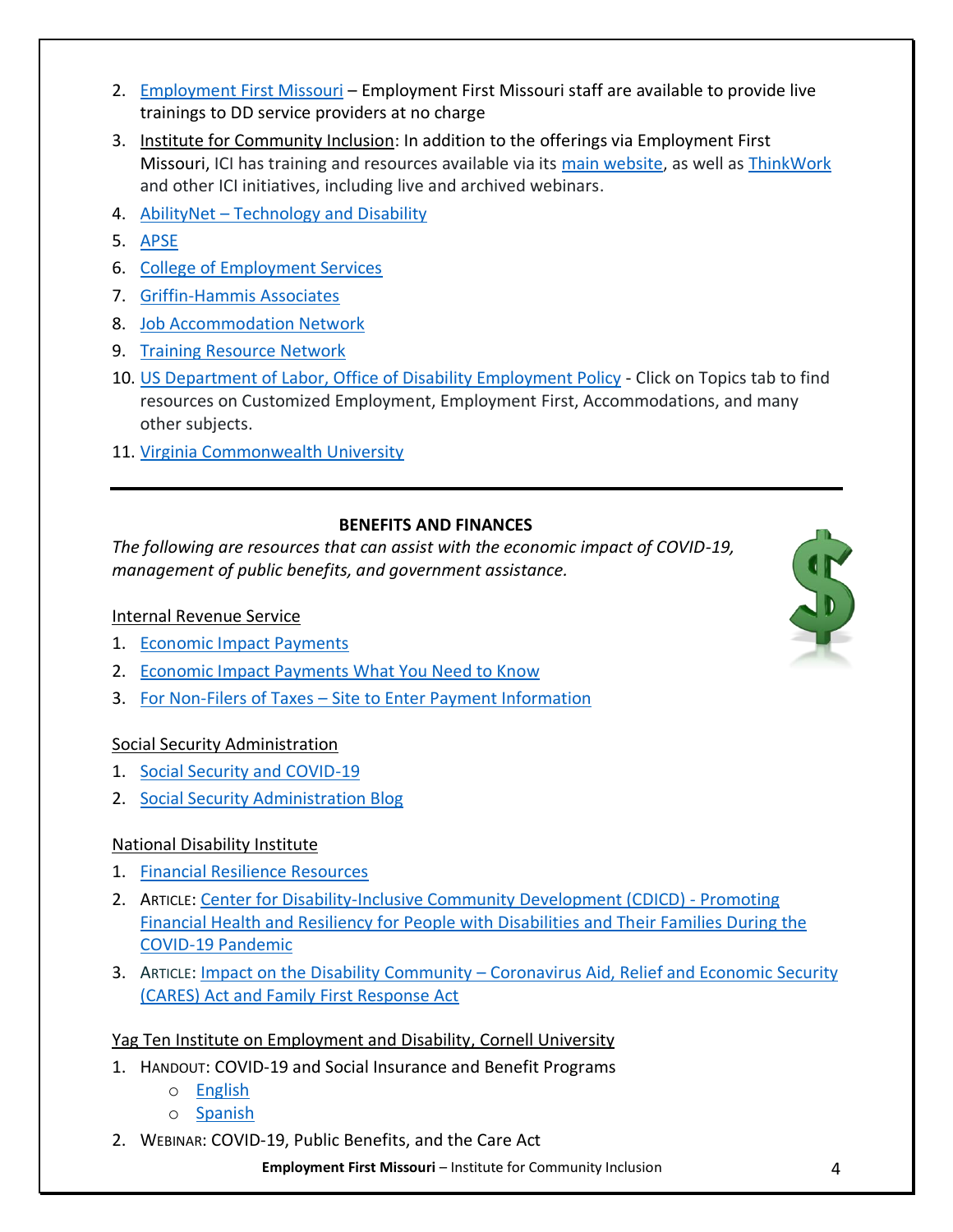o [Slides](http://wintac-s3.s3-us-west-2.amazonaws.com/files/covid-19/resources/COVID-19-and-Benefits-GWU.pdf)

### **TRANSPORTATION AND COVID-19**

- 1. [Community Transportation Association of America](https://ctaa.org/covid-19-resources/) COVID-19 Resources
- 2. HANDOUT: [Disability Coalition Guidance for Transportation Providers](https://files.constantcontact.com/0346d993101/66ee7011-1b9a-42f0-a6e0-84af88c91f02.pdf)

### **TECHNOLOGY**

*The following resources can provide assistance and guidance in use of technology to provide services, supports, and classes remotely and online.*

### **Organizations**

- 1. [AbilityNet](https://abilitynet.org.uk/) Organization focused on accessible technology for people with disabilities
- 2. [AdaptTech Research Network](https://adaptech.org/downloads/) Information on built-in accessibility features for various technology, as well as database of free and inexpensive adaptive technology
- 3. [National Assistive Technology Act Technical Assistance and Training \(AT3\) Center](https://www.at3center.net/) general information about assistive technology and links to state assistive technology programs
- 4. [Tech Soup](https://page.techsoup.org/covid-19-resources) Technology resources for non-profit organizations
- 5. [Tech Goes Home](https://www.techgoeshome.org/covid) Organization focused on bridging digital divide

### **Articles**

- 1. [Accessible Web Conferences and Webinar Best Practices](https://www.fda.gov/about-fda/internet-accessibility/accessible-web-conferences-and-webinar-best-practices) (FDA)
- 2. [Accessibility in Video Conferencing and Remote Meetings](https://www.drakemusic.org/blog/becky-morris-knight/accessibility-in-video-conferencing-and-remote-meetings/) (Drake Music)
- 3. [Guide to low-income internet options and affordable internet plans](https://www.allconnect.com/blog/low-income-internet-guide) (AllConnect)
- 4. [Keeping the ME in Media: Thoughts, Ideas and Tips for Supporting People with Intellectual](https://connectability.ca/Garage/wp-content/uploads/2010/09/Keeping-the-ME-in-Media-tips-social-media.pdf)  [Disabilities to Use Social Media](https://connectability.ca/Garage/wp-content/uploads/2010/09/Keeping-the-ME-in-Media-tips-social-media.pdf) (Vita Community Services)

## **Video Platform Articles**

- 1. [Best Video Conferencing Software 2020: Free and Paid Solutions for Business](https://www.techradar.com/best/best-video-conferencing-software) (TechRadar)
- 2. [The Best Video Conferencing Software for 2020 \(PC Magazine\)](https://www.pcmag.com/picks/the-best-video-conferencing-software) (PC Magazine)
- 3. [How to Choose a Free Videoconferencing APP](https://www.theverge.com/2020/3/25/21188571/free-videoconference-app-how-to-choose-zoom-skype-slack) (The Verge)
- 4. [Best Video Conferencing Apps and Software for Accessibility](https://bighack.org/best-videoconferencing-apps-and-software-for-accessibility/) (The Big Hack)

### **Staying Safe Online**

- 1. [Internet and Mobile Device Safety Tips](http://www.yodisabledproud.org/resources/safety-online.php) (Youth Organizing! Disabled & Proud)
- 2. [Online Safety and Social Media](https://connectability.ca/2018/04/25/safety-at-home-and-in-the-community/) includes video on internet safety (ConnectAbility Canada)
- 3. [Staying Safe on Social Media and Online](https://www.mentalhealth.org.uk/learning-disabilties/publications/staying-safe-social-media-and-online) guide for download (Mental Health Foundation)